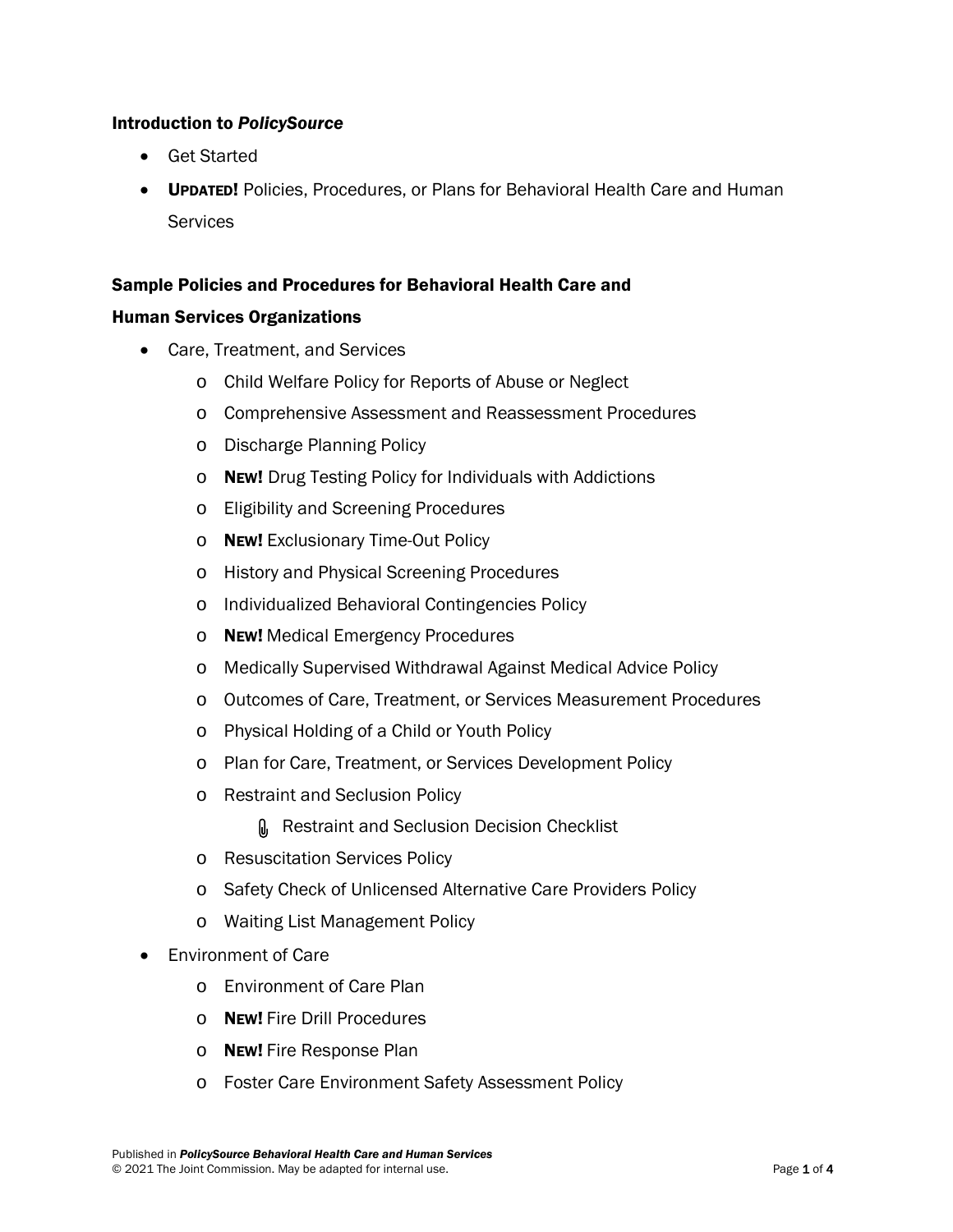- **MEW! Foster Home Safety Checklist**
- o NEW! Utility System Maintenance and Disruption Response Procedures
- Emergency Management
	- o Emergency Communications Plan
	- o Emergency Management Plan
	- o Tracking Individuals Served During an Emergency Procedures
- Human Resources Management
	- o UPDATED! Staff Orientation Plan
- Infection Prevention and Control
	- o Infection Prevention and Control Plan
	- o Infectious Disease Outbreak Response Procedures
	- o Influx of Potentially Infectious Individuals Response Plan
	- o Staff Influenza Vaccination Policy
- Information Management
	- o Information Systems Interruption Management Plan
	- o Privacy and Security of Clinical/Case Information Policy
- **Leadership** 
	- o Assessing Placement for Appropriate Level of Care Policy
	- o NEW! Child Welfare Worker Safety Policy
	- o Code of Conduct Policy
	- o NEw! Community Relations Plan for Opioid Treatment Programs
	- o Conflict of Interest Policy
	- o Follow-Up Care of New Mothers and Well-Baby Care Policy
	- o Inpatient Detoxification Policy
	- o NEW! Procedures for Reporting and Addressing Abuse in Foster Care
	- o System or Process Failures Response Policy
- Life Safety
	- o *Life Safety Code*® Building Assessment Policy
	- o *Life Safety Code* Deficiencies Policy
- Medication Management
	- o Automatic Dispensing Cabinets Override Review Policy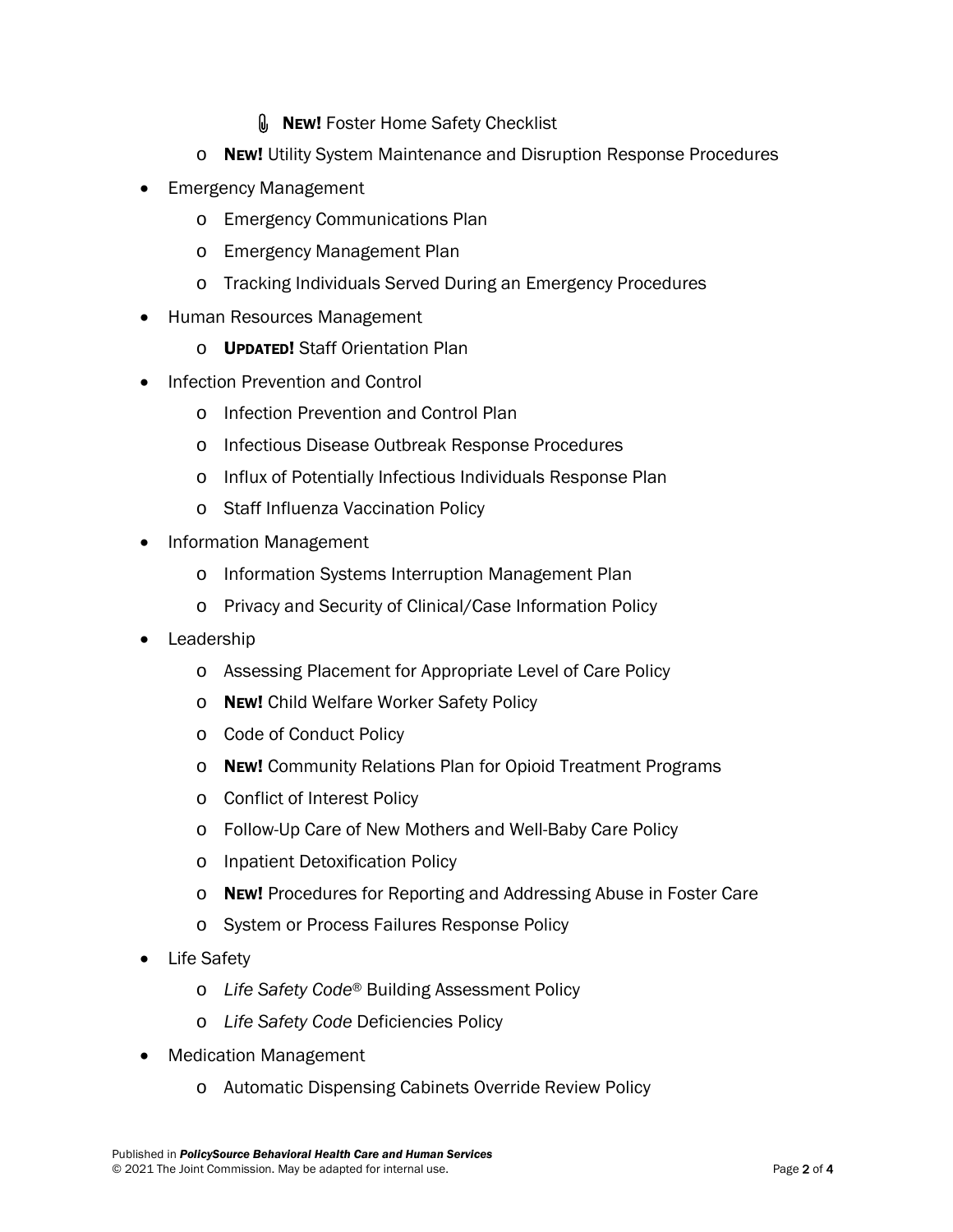o UPDATED! High-Alert and Hazardous Medication Management Policy

**M** Opioid Treatment Program High-Alert Medications Inventory

- o Investigational Medications Management Policy
- o Medication Control Policy
- o Medication Event Response Policy
	- **Medication Event Incident Response Report**
- o Medication Orders Policy
- o Medication Substitution Protocols
- $\circ$  New! Plan for Emergency Administration of Medication in Opioid Treatment Programs
- o Psychotropic Medication Management Policy
- o Self-Administered Medications Policy
	- $\mathbb U$  New! Individual Medication Log
- o Take-Home Medications Policy for Opioid Treatment Programs
	- $\mathbf{\Psi}$  New! Chain of Custody for Take-Home Medications
- National Patient Safety Goals
	- o Procedures for Counseling and Follow-Up Care for Individuals at Risk of Suicide After Discharge
	- o Suicide Risk Assessment and Prevention Policy
		- **n** Suicide Risk Assessment Form
- Record of Care, Treatment, and Services
	- o Clinical/Case Record Retention Policy
	- o Clinical/Case Record Timeliness Policy
- Rights and Responsibilities of the Individual
	- o Advance Directives/Psychiatric Advance Directives Policy
	- o Complaint Resolution Policy
	- o Informed Consent Policy
	- o Personal Advocate Provision Policy
	- o NEw! Rights of the Family of Origin in Child Welfare Policy
	- o Rights of the Individual Served Policy